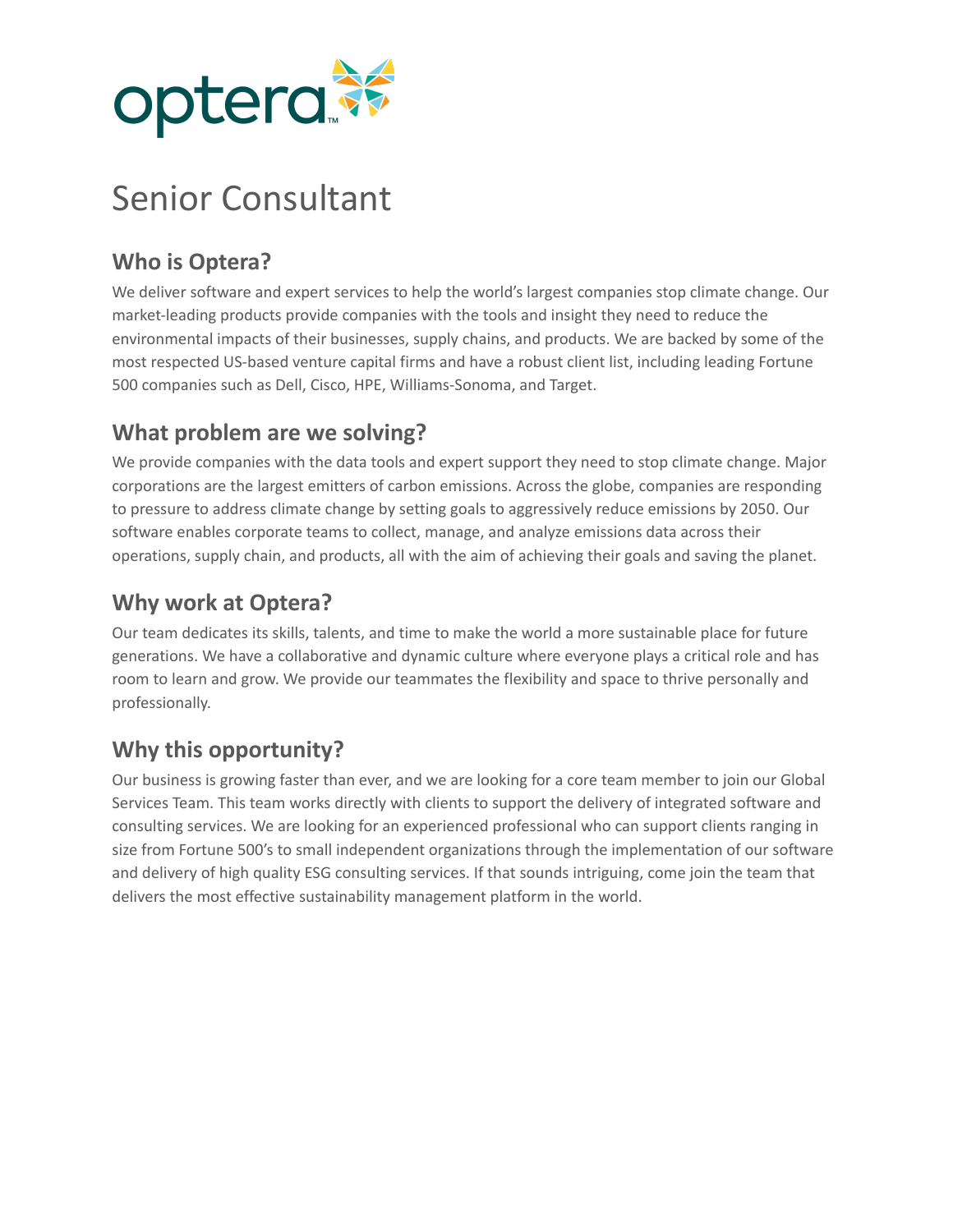## **The Role and Responsibilities**

- Responsible for software implementations and ensuring customer business objectives are met
- Teaches and mentors associate consultants and consultants
- Develops best practices for software implementations
- Serves as a subject matter expert with respect to best practice implementation strategies and is the client's first point of contact for expertise related to the Optera software platform
- Serves as a subject matter expert and guides clients through GHG emission reduction programs and various sustainability frameworks (CDP, GRI, SASB, TCFD, etc.)
- Has a strong understanding of project management concepts and adheres to project scope, deadline and schedules
- Assists in the development of customer training material and may provide training
- Consistently delivers high-quality services to our customers following our standard implementation methodology
- Assists in the management of customer expectations and resolves and/or escalates issues in a timely manner

#### **Your Qualities**

- Desire to build and maintain a world-class, supportive, fun and productive work environment
- Good interpersonal skills, maturity, credibility, confidence, and integrity
- Seek opportunities to learn and grow and support others in doing the same
- Dedication to supporting an environment that is safe and welcoming to all
- Enjoy a dynamic, fast-paced environment and seeks out new challenges
- Demonstrated ability to find ways to add value outside of your defined role
- Humility and sense of humor
- High personal standards and commitment to delivering high quality work products

## **Your Experience/Qualifications**

- Understanding of carbon emissions accounting practices, methodologies
- Ability to think analytically, be detail oriented, problem-solve, and work independently
- Professional experience in a consulting role delivering directly to external clients
- Proven ability to adhere to project scope, deadlines and schedules
- Experience analyzing large datasets
- Experience creating data visualizations and presenting data

#### **Nice to Have**

- Experience developing and verifying corporate GHG emissions inventories
- Experience configuring software
- Experience with common financial analyses, e.g. ROI, IRR
- Experience leading teams and/or mentoring junior staff
- Experience in one or more data tools beyond Excel, e.g. R, Tableau, Power BI